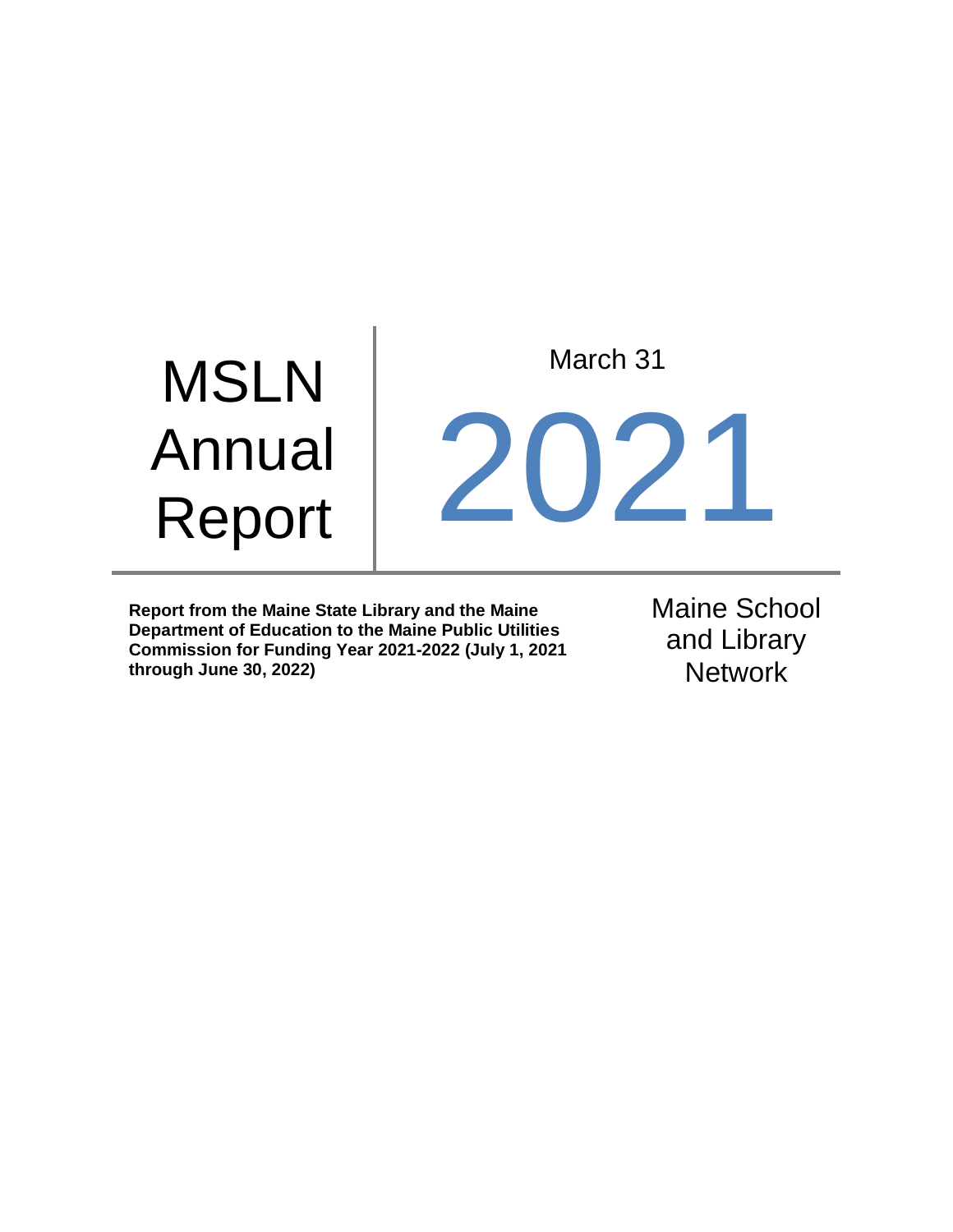# **Table of Contents**

| $\mathbf{L}$                                               |  |
|------------------------------------------------------------|--|
|                                                            |  |
|                                                            |  |
|                                                            |  |
|                                                            |  |
|                                                            |  |
|                                                            |  |
|                                                            |  |
|                                                            |  |
|                                                            |  |
|                                                            |  |
|                                                            |  |
|                                                            |  |
|                                                            |  |
| Comparison of MTEAF Funding: Funding Years 2014 - 2021  14 |  |
|                                                            |  |
|                                                            |  |
|                                                            |  |
|                                                            |  |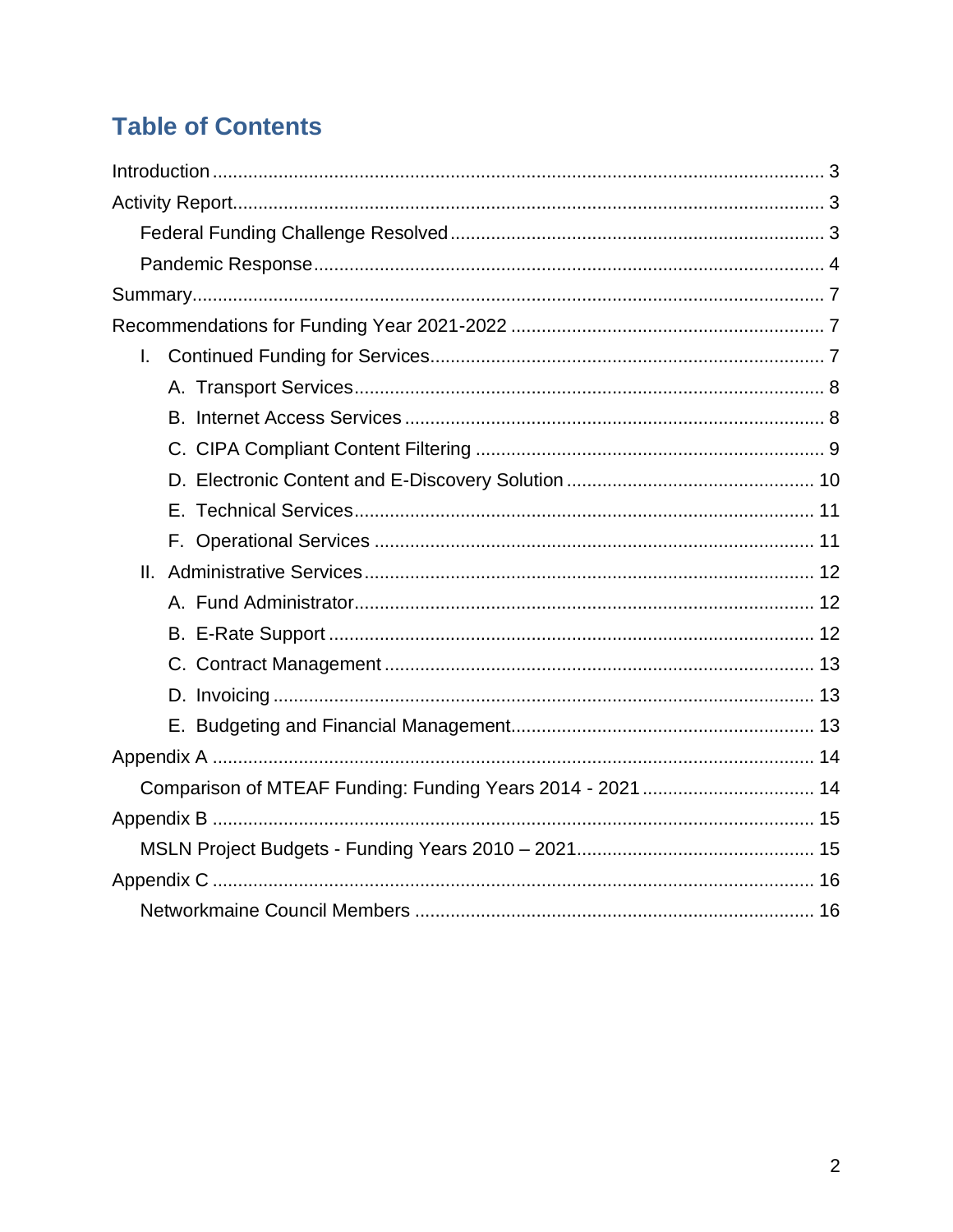# <span id="page-2-0"></span>**Introduction**

The Maine Public Utilities Commission (MPUC) requires that the Maine State Library (MSL) and the Maine Department of Education (MDOE) present to the MPUC an annual plan that addresses how Maine Telecommunications Education Access Fund (MTEAF) funds will be spent to address the connectivity needs of Maine schools and libraries. Networkmaine is a consortium formed in 2009 by the MDOE and MSL along with the State of Maine's Office of Information Technology and the University of Maine System (UMS) to support participating Maine schools and libraries efficiently. This effort is known as the Maine School and Library Network (MSLN).

Networkmaine operates through a coordinating council that is comprised of representatives from each of the collaborating organizations as well as 2 representatives from each community. The Networkmaine Council sets the outcomes, delivery strategies, annual budget, and approves the annual reports and funding requests. It also defines its funding priorities, procurement strategies and sets any fees that are assessed to consortium members.

Schools, school districts, and libraries voluntarily elect to participate in the Networkmaine consortium by signing participation agreements and letters of agency allowing the consortium to contract for services and file for E-Rate subsidies on their behalf. Employees of the University of Maine System carry out the day-to-day functions of Networkmaine. Networkmaine's primary focus is the operation of Maine's research and education network with one of its most visible and important roles being ensuring that Maine's K12 schools and libraries have access to Internet connectivity through the MSLN project.

The Executive Director of Networkmaine was tasked by the Networkmaine Council with submitting this Annual Report for FY 2021-2022 on behalf of the MDOE and MSL. This report highlights the events impacting the Maine School and Library Network project over the past year, details how the requested funds will be spent to address the connectivity needs of Maine schools and libraries in the year to come and includes the MDOE's and MSL's request for funding from the Maine Telecommunications Educational Access Fund (MTEAF).

# <span id="page-2-1"></span>**Activity Report**

# <span id="page-2-2"></span>**Federal Funding Challenge Resolved**

As previously reported, Networkmaine has been dealing with an unexpected delay and potential loss of funding from the federal E-Rate program. For Funding Year 2018-2019 Networkmaine received notice from the Universal Service Administrative Company (USAC) that administers the E-Rate program that one of its E-Rate applications filed for Funding Year 2018-2019 was denied. The denied application included a reimbursement request of \$941,715.12 for data transport services from one (1) of the seven (7) companies that provide *Transport Services* for the MSLN project. The data transport contract has a three-year term so the funding denial decision impacted FY 19-20 and FY 20-21 as well. Networkmaine filed an appeal with USAC to contest the decision which was also subsequently denied.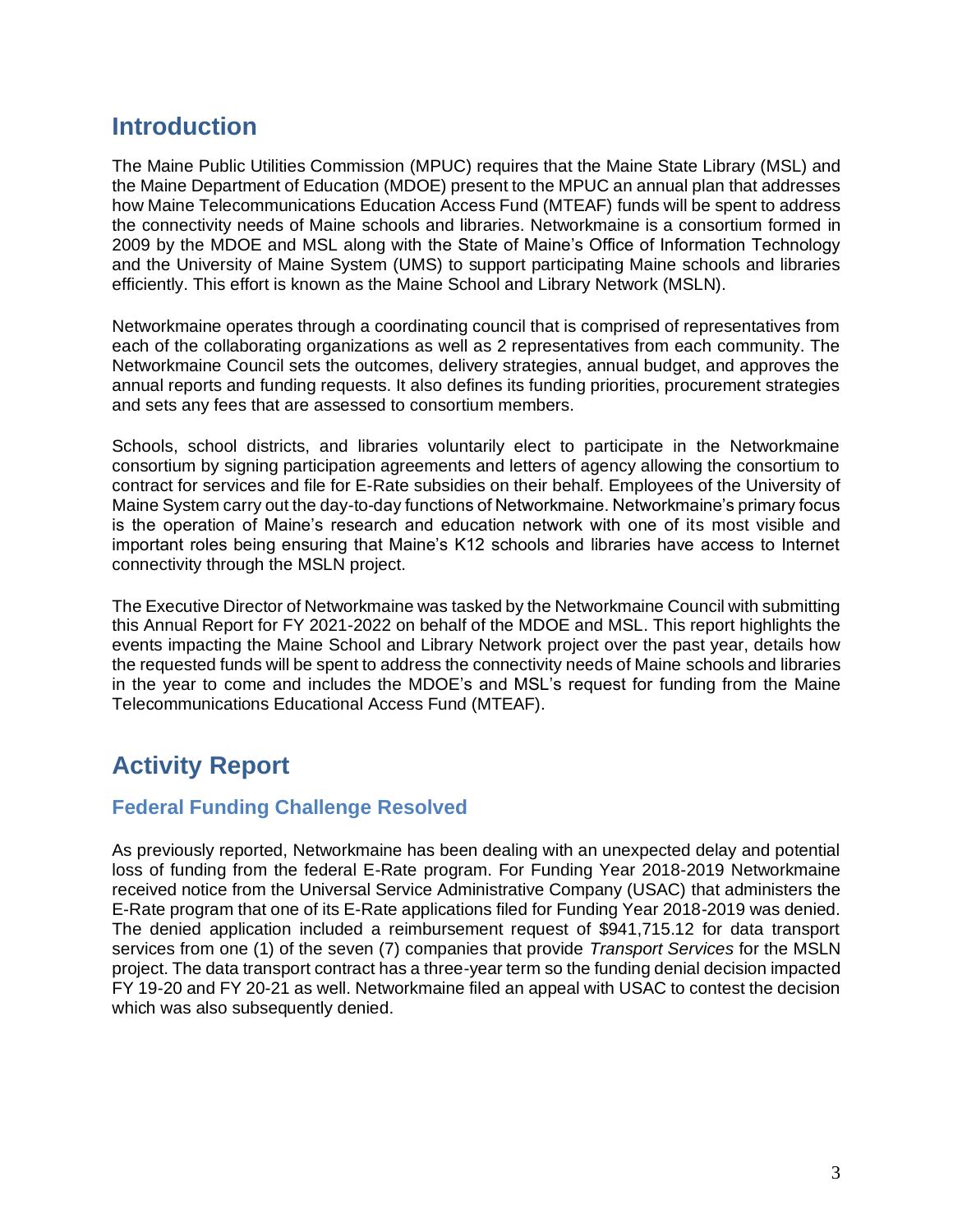Networkmaine filed a petition<sup>1</sup> with the FCC on April 26, 2019 requesting that they overturn USAC's decision engaged Broadband Legal Strategies<sup>2</sup> (BLS) to represent, advise, and assist Networkmaine with bringing the FCC petition to a positive and timely resolution.

BLS met with FCC staff in December 2019<sup>3</sup> concerning specifics of Networkmaine's petition as well as others that have had USAC deny funding requests due to minor clerical corrections made during an RFP process. It was hoped that a public notice concerning E-Rate petitions would include a positive ruling within a few months.

### **Mitigating the Impact**

While Networkmaine filed a petition with the FCC on April 26, 2019 requesting that they overturn USAC's decision, the petition remained open and therefore USAC's denial continued to stand going into funding year 2020-2021.

Upon receiving the initial funding denial from USAC in January 2019 in order to reduce the impact of this potential loss of E-Rate reimbursement Networkmaine immediately stopped activities and froze spending in the *Technical Services* and *Operational Services* categories. The replacement of aging equipment at the schools and libraries and at the core of the network was stopped, onsite support was reduced to minimize travel expenses, and some staffing actions were delayed.

Subsequently Networkmaine received notices from USAC denying both FY19-20's and FY20- 21's funding for the same contract from FY18-19 based on their original findings. The Networkmaine Council curtailed activities for both FY19-20 and FY20-21 in order to operate MSLN within the reduced funding available. The majority of the cost reduction has been achieved by deferring the replacement of aging network equipment.

# **FCC Grants Relief**

Since receiving the original funding denial from USAC, Networkmaine had been keeping Senator King's office updated on the situation. With the state nearly three months into the global pandemic and no resolution to the FCC appeal in sight, Networkmaine requested assistance from Senator King's office on June 2, 2020. The hope was that a call from the Senator's office to then Chairman Pai's office might help get things moving. Adam Lachman of Senator King's office subsequently met with senior staff from Chairman Pai's office about our pending appeal. On June 30, 2020 Networkmaine received notice that the FCC ruled in Networkmaine's favor and instructed USAC to process our FY18-19 through FY20-21 funding requests it had previously denied. On December 22, 2020 Networkmaine received the final reimbursement from USAC associated with the originally denied request.

# <span id="page-3-0"></span>**Pandemic Response**

The pandemic and subsequent shutdown of schools, libraries, and the rest of the state created new challenges for everyone. Throughout the pandemic Networkmaine has done its best to assist

<sup>1</sup> <https://www.fcc.gov/ecfs/filing/1042663339866>

<sup>2</sup> <http://www.broadbandlegal.com/p/intro.html#.XhdsthdKgvo>

<sup>3</sup> <https://www.fcc.gov/ecfs/filing/12160176023956>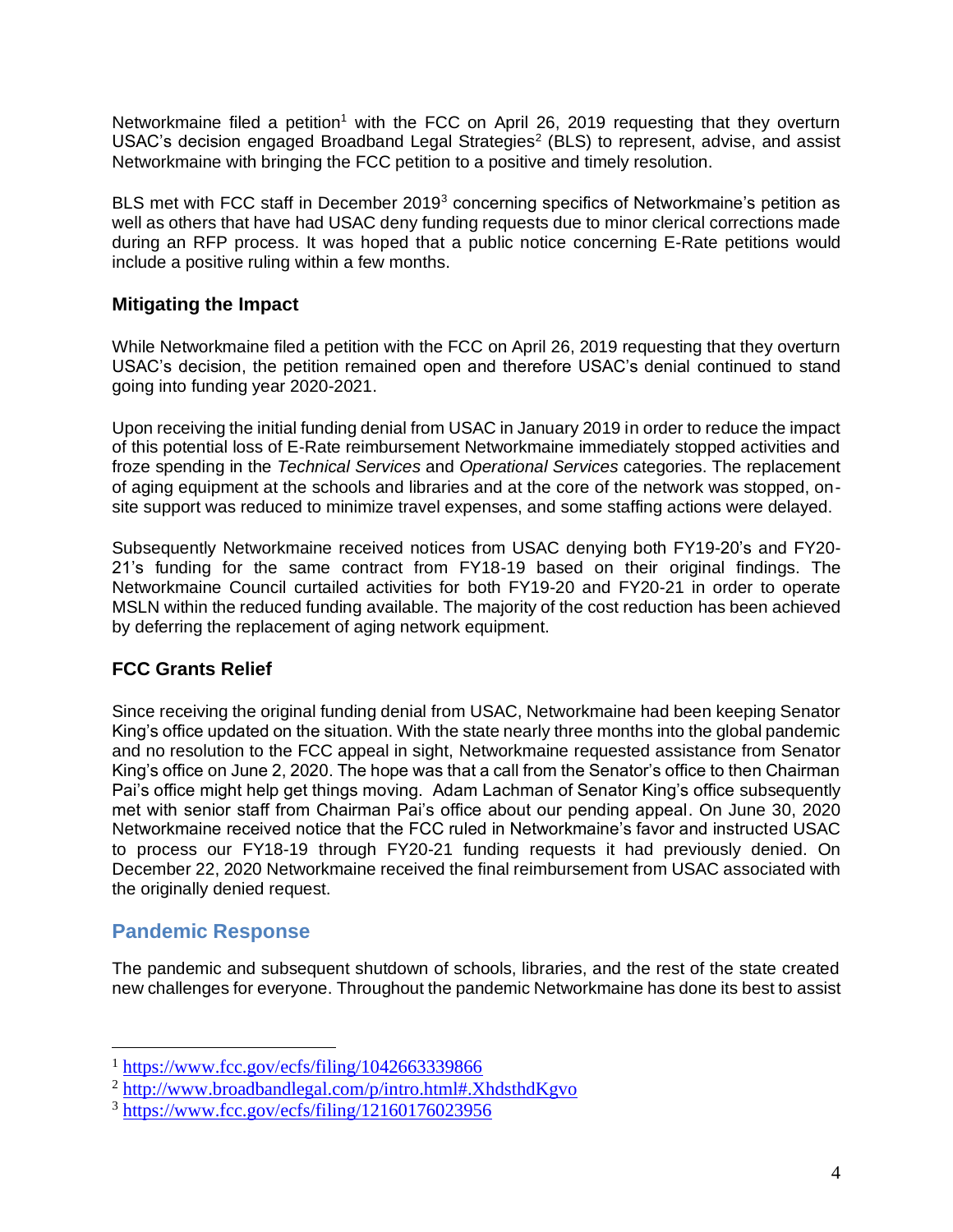schools and libraries through knowledge sharing<sup>4</sup>, its StudyFromCar<sup>5</sup> initiative that created a map of over 200 Wi-Fi hotspots across the state, and its *Remote and Hybrid Learning* webinar series<sup>6</sup> that convened educators and technology directors from across the state to share best practices and local plans for supporting learning during the pandemic. Along with Networkmaine's efforts, the Maine State Library and Maine Department of Education has worked tirelessly to assist Maine's students, teachers, and citizens during the pandemic.

# **Virtual Events and Meetings**

The Maine State Library collaborated with Networkmaine to provide Zoom Pro subscriptions to over 130 libraries in Maine for virtual programming and meetings. The Maine State Library used

CARES-LSTA funding available through the Institute of Museum and Library Services. MSL has committed to ongoing funding using both CARES and ARPA funding to provide accounts through NetworkMaine for at least 4 years. The Zoom subscriptions plus the highspeed MSLN connections at libraries have made created an explosion of virtual programming in libraries across Maine during the pandemic. MSL maintains a catalog of these events on the *Statewide Library Virtual Events - Upcoming Events calendar<sup>7</sup>* page of its website. MSL has also hosted more than 60 statewide and regional Zoom sessions provide guidance and receive feedback on the challenges Maine



libraries face during the COVI-19 pandemic. Over 7,000 librarians have participated in these meetings that are recorded and archived at the Coronavirus webpage<sup>8</sup>.

# **Online Summer Reading Program Plus**

Beanstack $9$  is an online reading challenge program that can be used for summer reading and for year- round reading challenges to keep all ages of readers engaged outside the library walls. Over 120 libraries in Maine signed up to offer this virtual reading program, each with its own dedicated website. MSL's Children's Literacy Specialist has worked with libraries to troubleshoot and fine tune websites and create Maine specific reading challenges. The Maine State Library will continue to fund virtual summer reading with CARES Act and ARPA funding.

# **ConnectKidsNow! – Devices and Hotspots**

ConnectKidsNow! <sup>10</sup> was a combined effort between the Maine Department of Education, the Department of Administrative and Financial Services, ConnectME, and business and philanthropic entities, to secured internet access and devices to facilitate at home learning for 100 percent of Maine school children for whom there was a reported need.

Need was assessed by the Department of Education through several surveys of all traditional and non-traditional public schools and private schools who serve public students to understand the connectivity needs statewide. Of the 24,123 students statewide lacking connectivity, based

<sup>4</sup> March 14, 2020 – [https://networkmaine.net/understanding-network-impacts-of-increased-online-learning](https://networkmaine.net/understanding-network-impacts-of-increased-online-learning-activities/)[activities/](https://networkmaine.net/understanding-network-impacts-of-increased-online-learning-activities/)

<sup>5</sup>March 23, 2020 – <https://networkmaine.net/study-from-car-initiative/>

<sup>6</sup>August 8, 2020 – <https://networkmaine.net/past-events/>

<sup>&</sup>lt;sup>7</sup>July 2020 – <https://maine-msl.libcal.com/calendar/pubevents/?cid=12840&t=d&d=0000-00-00&cal=12840&inc=0> <sup>8</sup> <https://www.maine.gov/msl/libs/services/Coronavirus.htm>

<sup>9</sup> <https://www.beanstack.com/>

<sup>&</sup>lt;sup>10</sup> April 2020 – [https://bangordailynews.com/2020/04/26/opinion/pandemic-shows-that-maine-students-need-better](https://bangordailynews.com/2020/04/26/opinion/pandemic-shows-that-maine-students-need-better-internet-access/)[internet-access/](https://bangordailynews.com/2020/04/26/opinion/pandemic-shows-that-maine-students-need-better-internet-access/)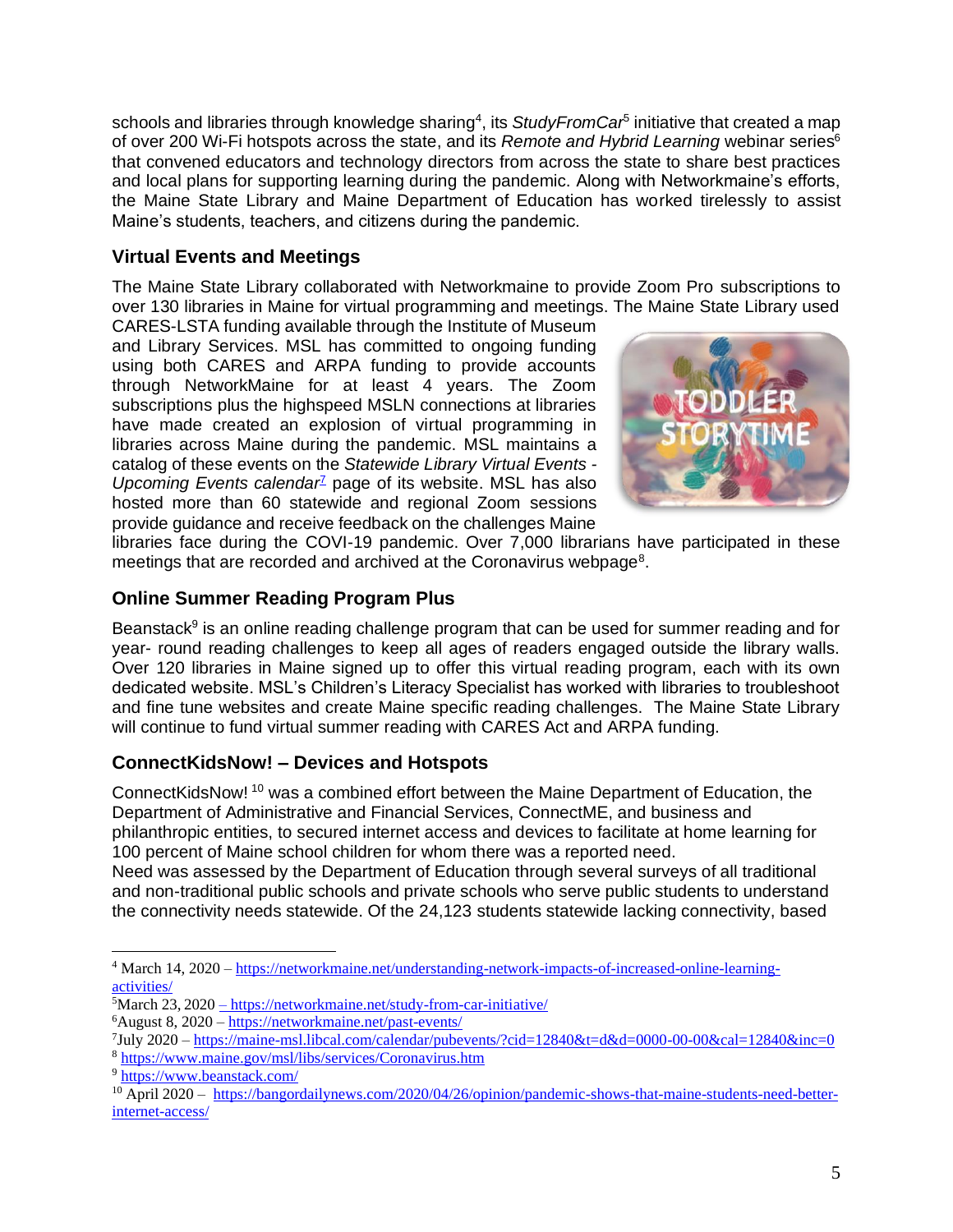on data from the 84 percent of schools that responded, 16,772 students needed a wireless contract and 7,351 students needed only a device in order to have equitable access to online learning opportunities.

The need for universal connectivity was identified as the top priority of stakeholders across the state in terms of mitigating the impact from the COVID disruption. Teachers have been struggling to connect with the many students and families who do not have access to the internet.

The Administration utilized federal funds, including a portion of Maine's \$9.3 million allocation from the Governor's Emergency Education Relief (GEER) Fund, which was allocated through the federal CARES Act, as well



1 **SeDoMoCha School Technology Director Matthew Larrabee receives a delivery of Wi-Fi-enabled tablets from Maine DOE Coordinator of Secondary Education and Integrated Instruction Beth Lambert**

devices and wireless service contracts to meet the identified need for universal connectivity for Maine students.

### **ConnectKidsNow! – Infrastructure**

as philanthropic donations, to purchase the

ConnectMaine in partnership with MDOE and with funding provided through the Coronavirus Relief Fund (CRF), administered a fast-tracked infrastructure grant program to buildout broadband infrastructure to students and teachers that did not have access to broadband at home. The MDOE collected information about student families that lacked broadband availability from school districts and provided a count of households at a street segment level to ConnectMaine. The criteria for the grant program required as a minimum a 50 Mbps down / 10 Mbps up broadband service offering, no limitations on the amount data sent or received, and a service availability date by Dec 30, 2020 or before. The first two criteria were to ensure students and teachers would be able to successfully participate in remote learning that involved video conferencing. The time frame criterium was a requirement of the CRF and presented a significant challenge for ISPs to meet.

# **Gigabit Upgrades for Schools**

Remote and hybrid learning models have driven the need for additional bandwidth especially at the elementary level. In order to implement safety requirements that have proven to reduce the risk of transmission of COVID-19, many-school districts are using some form of hybrid learning where half of the student body is in the classroom and the other half participate remotely. The heavy usage of video conferencing and increase in 1:1 ratio



of learning device to student has dramatically increased bandwidth consumption at schools, necessitating the upgrades to gigabit speeds.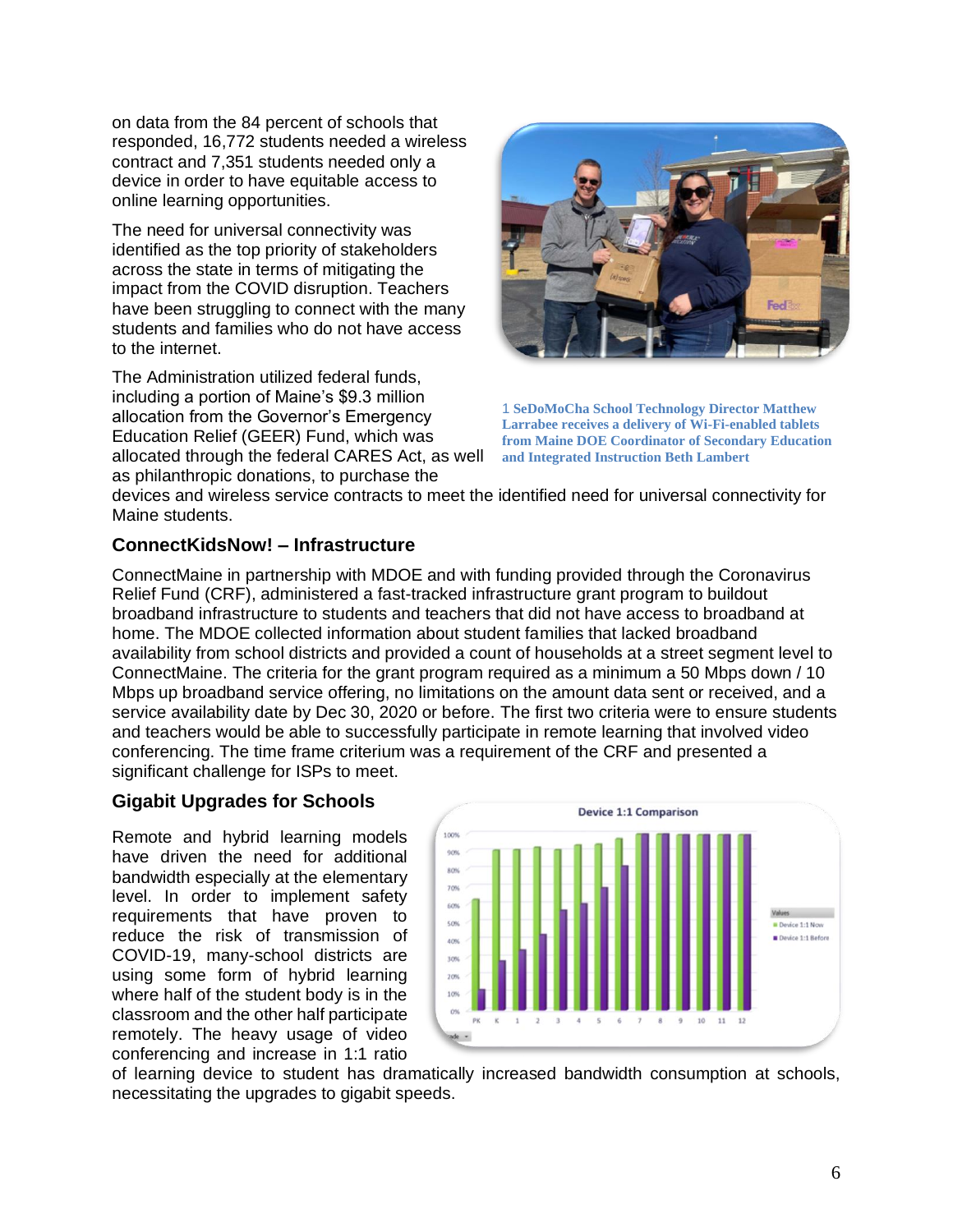The MSLN Gigabit Upgrade project started in November with all upgrades to schools expected to be completed by the end of April. Networkmaine was able to leverage additional E-Rate funding the FCC made available in September in response to the COVID-19 pandemic to bring bandwidth relief to Maine's preK-12 schools this year.

# <span id="page-6-0"></span>**Summary**

Reliable, fast, low-latency, and symmetric network connectivity is an absolute necessity for Maine's schools and libraries. It is what enables everything from the most traditional of services and functions provided to and by these institutions to the most modern and innovative. The Networkmaine Council and staff has spent countless hours working to ensure that Maine's K12 schools and public libraries have this essential need met through the MSLN project. The MTEAF

was created by the Maine Legislature to carry out the policy goals of universal access, economic development and information access established by section 7101, subsections 1, 2 and 4, of Maine Revised Statutes. This year's MTEAF funding request of roughly \$3.6M, in combination with funding from the MDOE (\$445K) and anticipated Federal E-Rate funding (\$3.7M), will contribute to the delivery of the essential services described later in this report.

While FY20-21 has been a difficult year for MSLN project participants, Networkmaine has worked diligently to reduce the impact of the pandemic induced challenges on Maine's schools and libraries.

The plans for FY 2021-2022 described in this report will continue to support the great work of Maine's K12 schools and public libraries.

# <span id="page-6-1"></span>**Recommendations for Funding Year 2021-2022**

The MDOE and MSL are confident that the plans and adjustments they have made for FY 2021- 2022 will position the MSLN project to meet the connectivity needs of Maine's K12 schools and public libraries. Therefore, for Funding Year 2021-2022 (July 1, 2021 – June 30, 2022), the MSL and MDOE respectfully submit the following recommendations for funding to the Commission for its consideration.

# <span id="page-6-2"></span>**I. Continued Funding for Services**

The MSL and the MDOE request continued funding for services to all qualified schools and libraries pursuant to 35-A M.R.S.A. § 7104-B(1) (referred to as MSLN) as further described below.

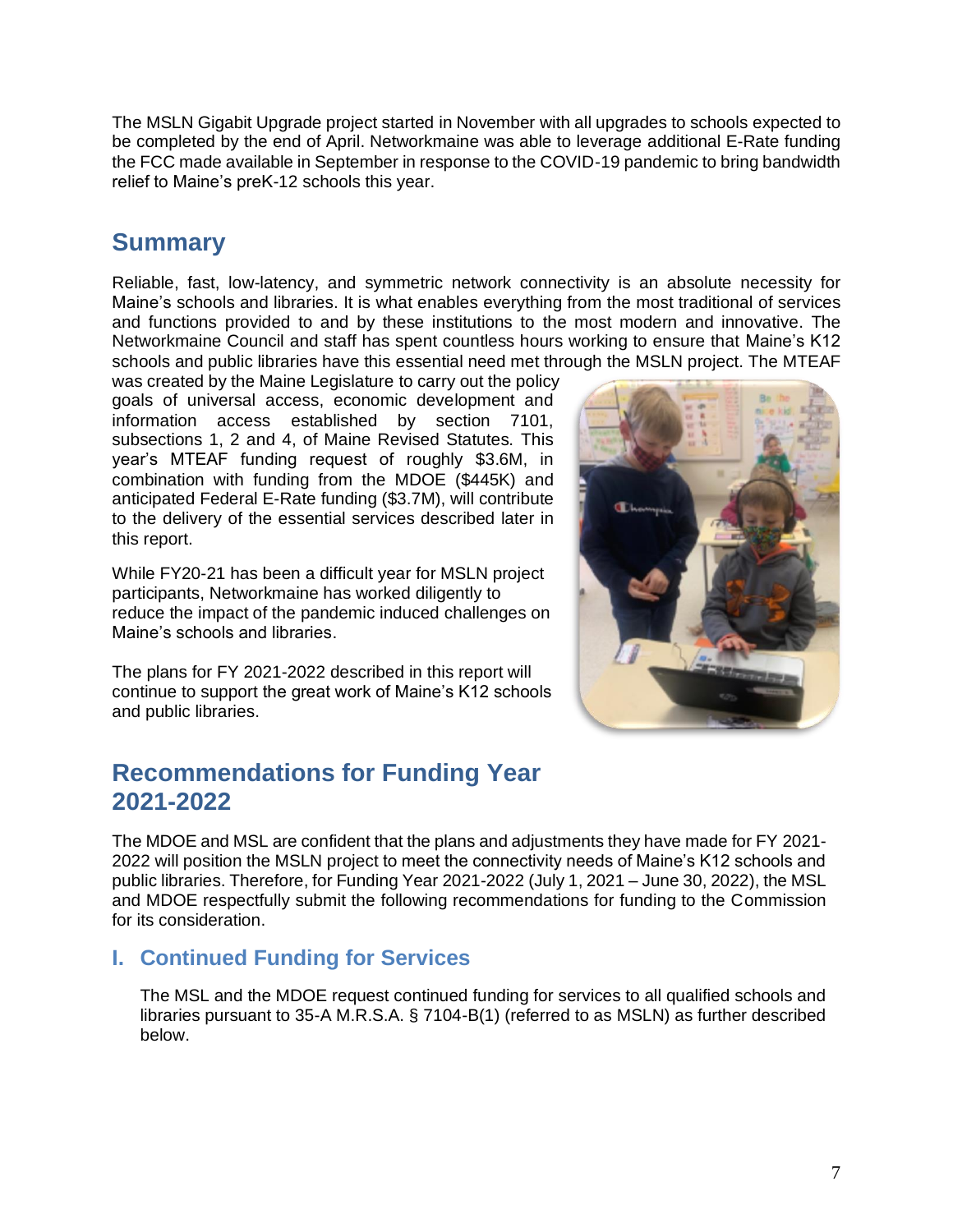#### <span id="page-7-0"></span>**A. Transport Services**

In October of 2020, Networkmaine released an RFP for Transport Services starting July 1, 2021 which resulted in awards to five (5) transport providers. This funding request is for the first year of the resulting contracts. The total expenditure on Transport Services, both MTEAF and E-Rate funds, is expected to be \$5.2M for FY21- 22.

This Transport Services funding request for FY21-22 is \$746,900 less than the current year in part due to a lower overall expense. However, the majority of the decrease is due to the FCC appeal that was still pending when we submitted last year's report. This funding request assumes that Federal E-Rate program will pay an average of 71% for



all approved schools and libraries.

The total expenditure on Transport Services, both MTEAF and E-Rate funds, will be \$300K (\$5.5M -> \$5.2M) lower in the coming year than it was on July 1, 2020. Besides achieving these savings with the new contracts, we also increased the minimum connectivity goal for the MSLN Project from 100 Mbps to 1.0 Gbps and have been successful in achieving this goal for 99% of all MSLN participants.

The MSL and the MDOE request that MTEAF funds be made available for acquiring Transport Service for FY 2021-2022

#### **Anticipated impact on MTEAF is \$1,508,000**

#### <span id="page-7-1"></span>**B. Internet Access Services**

Networkmaine currently contracts for Internet access from three (3) separate providers in three (3) different cities; Cogent Communications in Cambridge, MA, Hurricane Electric in Portland, ME and FirstLight in Orono, Maine. This Internet Access Services funding request is \$4,800 less than the current year despite the overall increase in capacity of 10 Gbps due to the decrease in rates by one of the providers. These Internet connections are augmented with direct connections to Internet2, the national Research and Education Network, and to major content providers through Internet Exchange Points.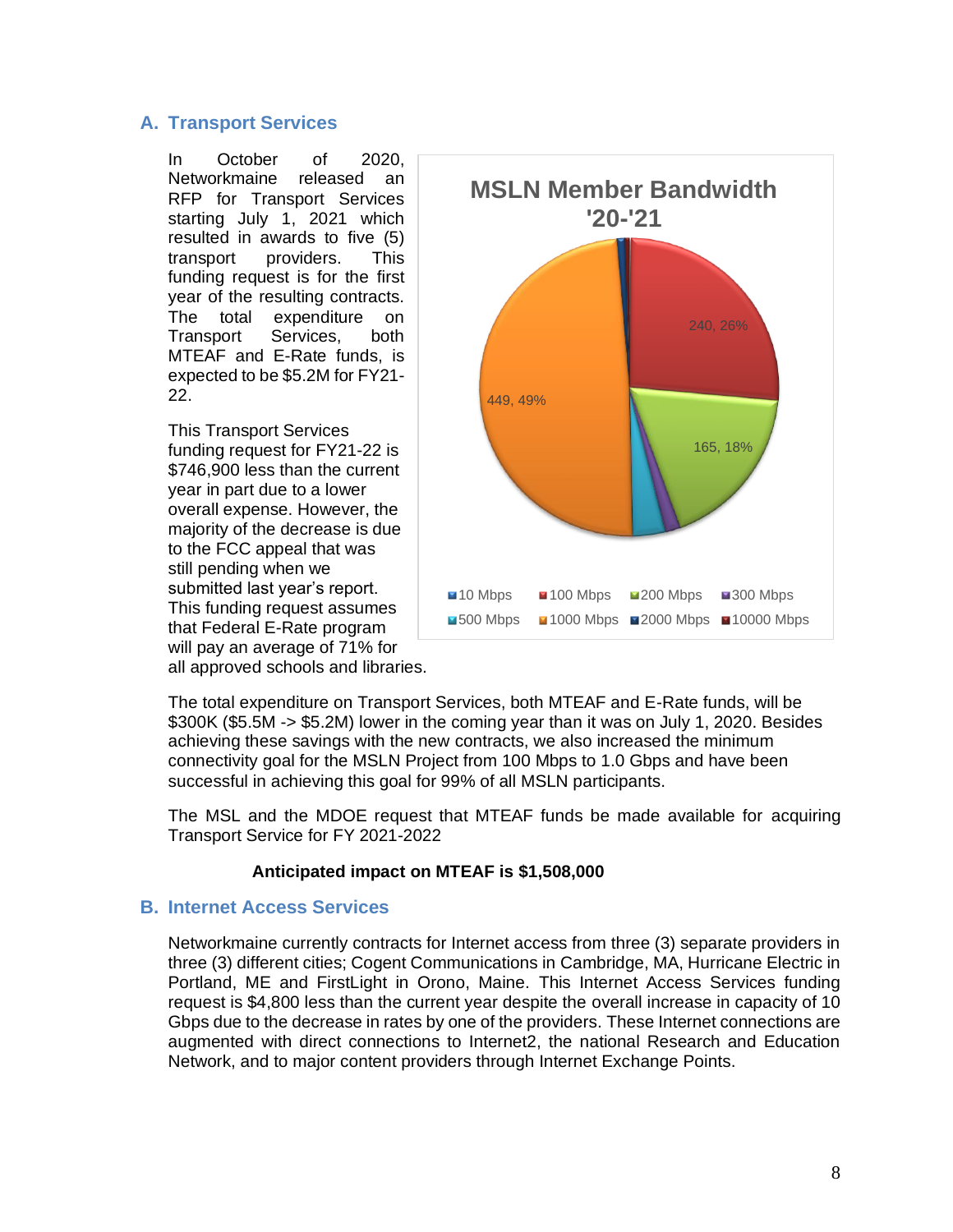In the past year, Networkmaine has established a direct peering connection with Facebook

through the Massachusetts Internet Exchange (Mass-IX). Content from any of Facebook's services destined to MSLN participants now prefers to travel over this direct connection rather than over the Internet providing lower latency and greater resiliency. Direct peering with other major content providers is being considered for the coming year.

The use of settlement-free peering and on-net Content Delivery Network (CDN) caches slows the rate of growth in Internet Access by redirecting traffic from content providers to multiple Internet exchange points and CDN caches. Despite an annual average growth of 30% in bandwidth consumption by the



MSLN project, Networkmaine has been able to more than offset that growth with these other types of connections.

The MSL and the MDOE request that MTEAF funds be made available for acquiring Internet Access Service for FY 2021-2022

#### **Anticipated impact on MTEAF is \$62,700**

#### <span id="page-8-0"></span>**C. CIPA Compliant Content Filtering**

The MTEAF currently supports the full cost of providing a cloud-based, locally managed content filtering solution that helps meet the requirements of the federal Children's Internet Protection Act (CIPA) while minimizing the administrative and technical burden on the schools and libraries. While CIPA compliance is a requirement to receive E-Rate reimbursement for eligible services, solutions for meeting the requirement are not eligible for E-Rate funding.

Networkmaine has contracted for a cloud-based solution from Cisco to provide content filtering for the schools and libraries. Cisco Umbrella provides more than just content filtering, it also helps protect the schools and libraries from known malware and phishing sites.

The MSL and the MDOE request that MTEAF funds be made available for the continued funding of content filtering for FY 2021-2022.

#### **Anticipated impact on MTEAF is \$156,000**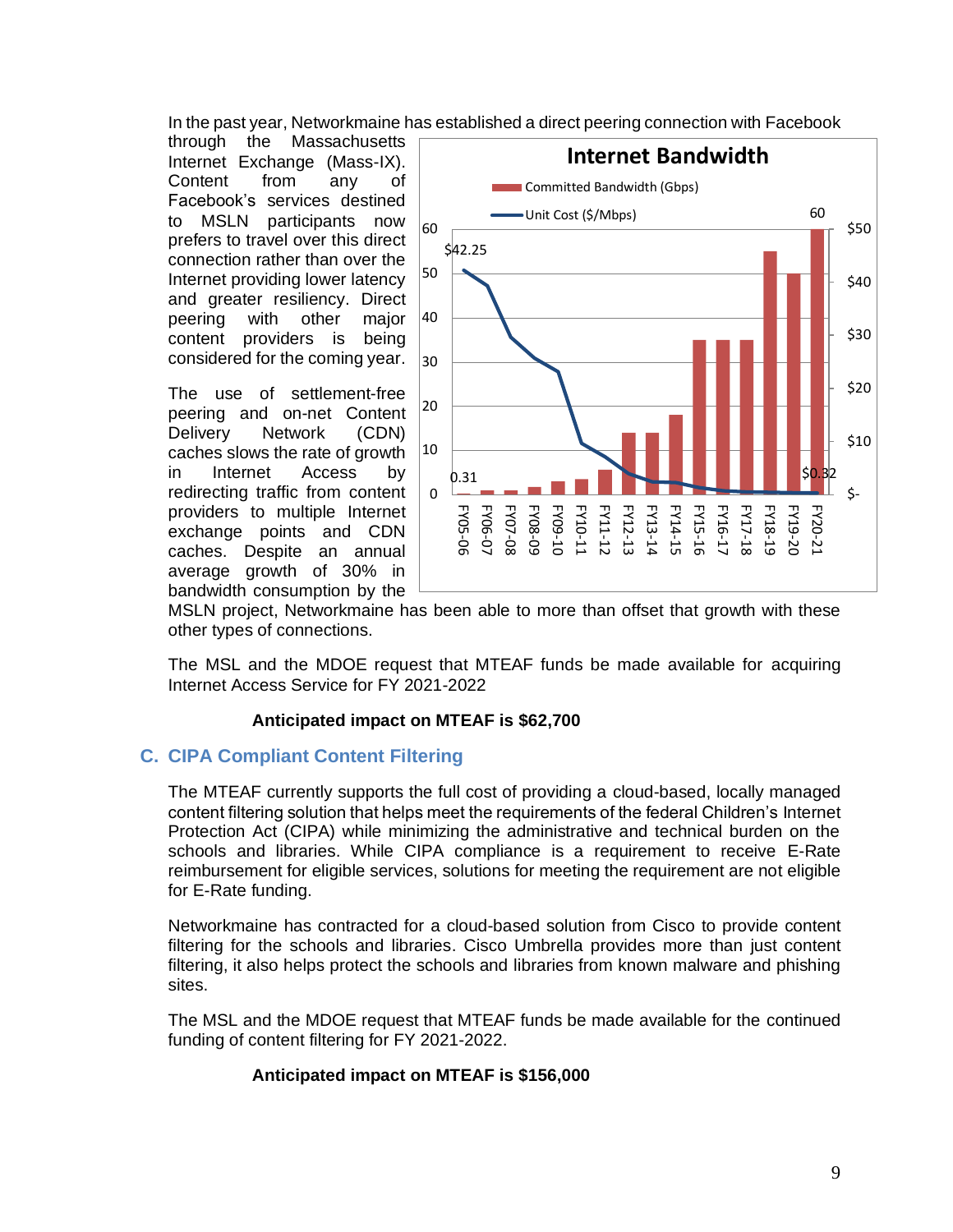### <span id="page-9-0"></span>**D. Electronic Content and E-Discovery Solution**

The MSL and the MDOE recommend the continued subscriptions of electronic content and an E-Discovery solution to provide statewide access for citizens as through the Digital Maine Library, permitted by 35-A M.R.S.A. § 7104-B.

#### **Digital Maine Library**

The Digital Maine Library provides all library types and every Maine resident access to online content and resources that include a collection of full text articles and abstracts from magazines, newspapers, journals and reference books. It also provides students, business people, public library patrons, and higher education students and educators the ability to use online learning tools.

Funding for the Digital Maine Library content comes from a variety of sources. MTEAF provides funding on behalf of the public libraries and K12 schools. Additional funding is provided by the Maine State Library (state general fund and LSTA federal funds), the University of Maine System, Bates, Bowdoin and Colby Colleges. The paid content included in this online resource is not available through search services like Google or freely available on the Internet.



#### **Popular Content**

The K-5 elementary school students and teachers are enjoying access to National Geographic Kids the World Book Encyclopedia series and Middle and High School students and their teachers are finding the In Context: Middle and High School reference content and great research tools. Expanded access to national and global newspapers as well as access to premium business journal articles and resources for entrepreneurs assists business owners. Career Transitions, a resource for job seekers helps people improve their chances of finding sustainable employment. The Digital Maine Library contains a combination of over 100 paid and free resources easily accessed from anywhere in Maine via geolocation/authentication.

#### **E-Discovery**

A product called *EBSCO Discovery Service* TM (EDS) is a "single search" solution used for the Digital Maine Library content. The system indexes metadata and content from the disparate Digital Maine Library resources, normalizes the data and provides a simple interface for users. EDS provides a fast, streamlined, user-centric approach to searching the Digital Maine Library databases and resources with the MaineCat statewide catalog. EDS provides residents of the state a single starting point from which the full depth and breadth of the collection of online resources available while also offering a simple interface and results page for users. A \$20,000 reduction in the cost of this service was realized through the negotiations of a new contract.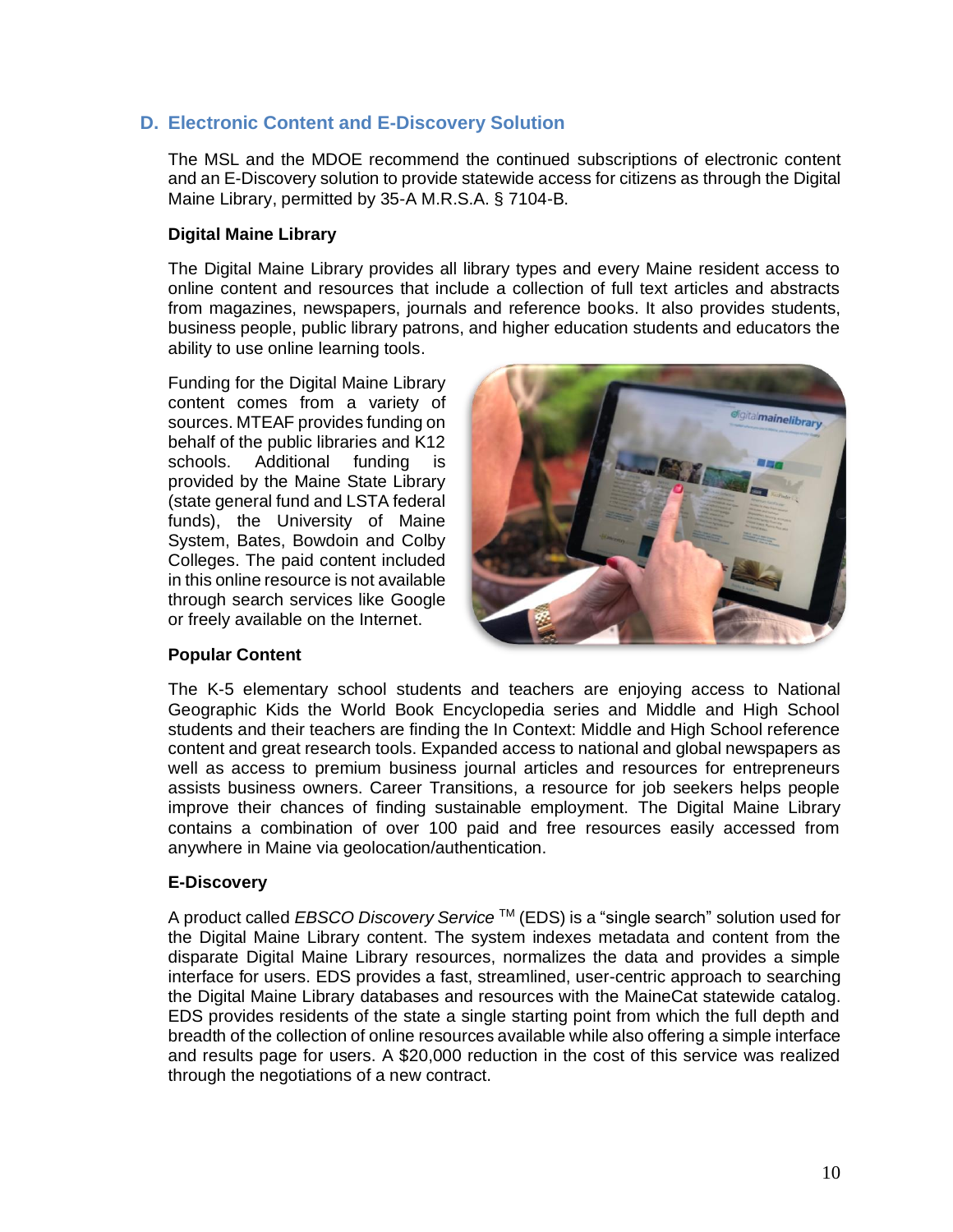The MSL and the MDOE recommend continued funding for the Digital Maine Library content databases, online resources and the *EBSCO Discovery Service*<sup>™</sup> single search product for FY 2021-2022.

#### **Anticipated impact on MTEAF is \$662,600**

#### <span id="page-10-0"></span>**E. Technical Services**

Expenses for third-party services, equipment, software, and maintenance that are not E-Rate eligible are included as part of this Technical Services category if they are not specifically requested in a separate funding request. These services typically include but are not limited to, constituent premise equipment (CPE), Internet 2 Community Anchor Program (CAP) fees, IPv4 address space, volumetric distributed denial of service (DDoS) protections, hardware and software maintenance for core networking equipment, and core network equipment upgrades and replacements.

This year's request represents a \$355,000 increase over what was requested for FY20- 21. This additional funding will be used for both CPE and core network equipment the replacement of which was deferred waiting for the outcome of the resulting FCC petition. As a result of these deferrals, the MSLN Project currently has CPE in use at schools and libraries that exceeds its expected useful life (5-7 years). Keeping CPE in use past its expected life span greatly increasing the risk of its failure which would cause a loss of Internet connectivity for the school or library until the device is replaced.

The MSL and the MDOE leverage MaineREN, Maine's Research and Education Network, as the optical backbone for MSLN. Multiple 10 Gbps optical transports are dedicated for aggregating the traffic to/from the K12 schools and public libraries between MaineREN's optical nodes. In FY20-21, approximately 27% of MSLN participants connected directly to MaineREN either over leased dark fiber or via regional Transport Providers that deliver MSLN participants to the nearest MaineREN point of presence. Participating schools and libraries also share multiple 10 Gbps optical transports with other MaineREN participants to connect to both Internet2 and contracted Internet Service Providers out of Cambridge, MA.

The MSL and the MDOE request that MTEAF funds be made available for the continued funding of Technical Services for FY 2021-2022.

#### **Anticipated impact on MTEAF is \$560,000**

#### <span id="page-10-1"></span>**F. Operational Services**

Networkmaine provides the day-to-day operation and end user support for MSLN. These Operational Services involve Network Operations Center support services including but not limited to:

- Network monitoring
- Problem tracking and resolution
- Constituent premise equipment (CPE) configuration
- Transport and Internet access vendor management
- Network upgrade and installation management
- Technical security services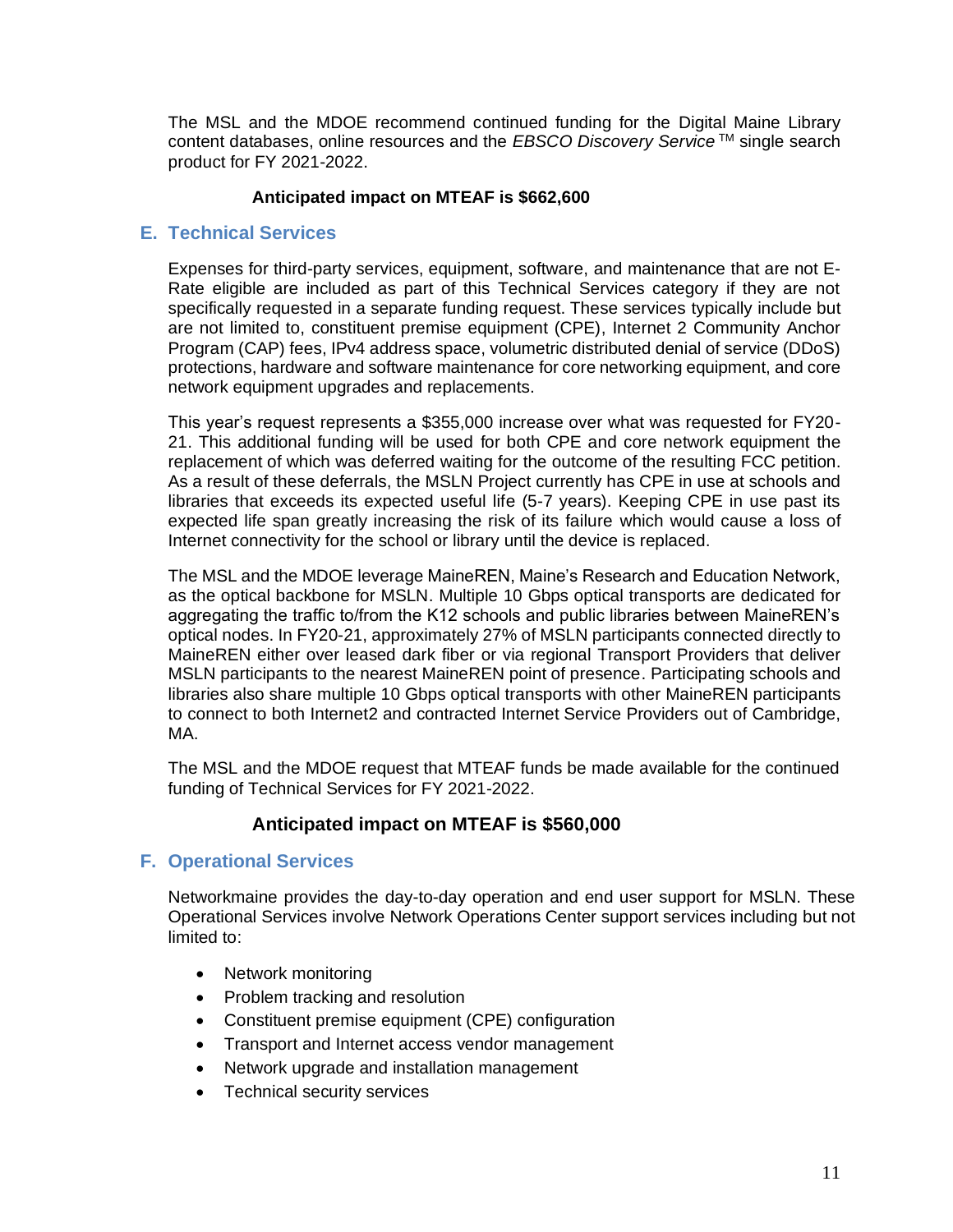- Onsite technical support
- On-Line Security Services

In addition, Networkmaine provides schools and libraries with network design consultation, website hosting, Domain Name Services, DHCP services, and IP address management.

For number of years, due the various financial challenges the MSLN Project has faced, the MDOE has contributed funds towards these Operational Services. In FY20-21 MDOE contributed \$75,000 toward the operation of MSLN. With this year's request, the MSL and the MDOE request that MTEAF funds be made available to fully support the costs to operate MSLN Project for FY 2021-2022.

#### **Anticipated impact on MTEAF is \$596,100**

# <span id="page-11-0"></span>**II. Administrative Services**

The MDOE funds the administrative costs of MSLN through a Cooperative Agreement with the University of Maine System. Along with this direct financial contribution by the MDOE, MSL provides in-kind contributions through staffing the State E-Rate Coordinator position for libraries. No MTEAF funds are spent administering the MSLN project except for the fees paid by the PUC to the MTEAF fund administrator. The Administrative Services provided to the MSLN project are detailed below.

### <span id="page-11-1"></span>**A. Fund Administrator**

The MSL and the MDOE ask that the Commission re-authorize the expenditure of funds to pay for a fund administrator to assess carriers, collect funds from carriers and make payments from the Fund (as permitted by 35-A M.R.S.A. §§ 7104-B(2) and 7104(3)).

# **Anticipated impact on MTEAF is \$ 35,900**

# <span id="page-11-2"></span>**B. E-Rate Support**

Networkmaine acts as the E-Rate Filing Consortium lead on behalf of participants in the MSLN project for all eligible services associated with the project. In that role, Networkmaine manages the entire filing process and certification of the federal E-Rate paperwork. In addition, Networkmaine fulfills the role of State E-Rate Coordinator for Maine's K12 schools. Networkmaine's involvement in assisting schools with the E-Rate filing process for both MSLN project and non-project E-Rate eligible services include providing training, information dissemination, answering questions about the E-Rate filing process, and assisting schools with Program Integrity Assurance requests from USAC.

As in the past, Networkmaine is leveraging its web-based consortium enrollment site<sup>11</sup> to ease the E-Rate process for the K12 schools and libraries. This site allows Networkmaine to greatly computerize and automate the data collection and form completion process. No longer are the schools and libraries asked to manually fill out information on paper forms that are readily available in both federal and state government data sources. Instead this data is automatically incorporated into the forms greatly reducing the chance of human error. The participating schools and libraries only need to fill out their site-specific information on the web site and confirm various certifications. Once completed, the schools and libraries

<sup>11</sup> [https://enroll.networkmaine.net](https://enroll.networkmaine.net/)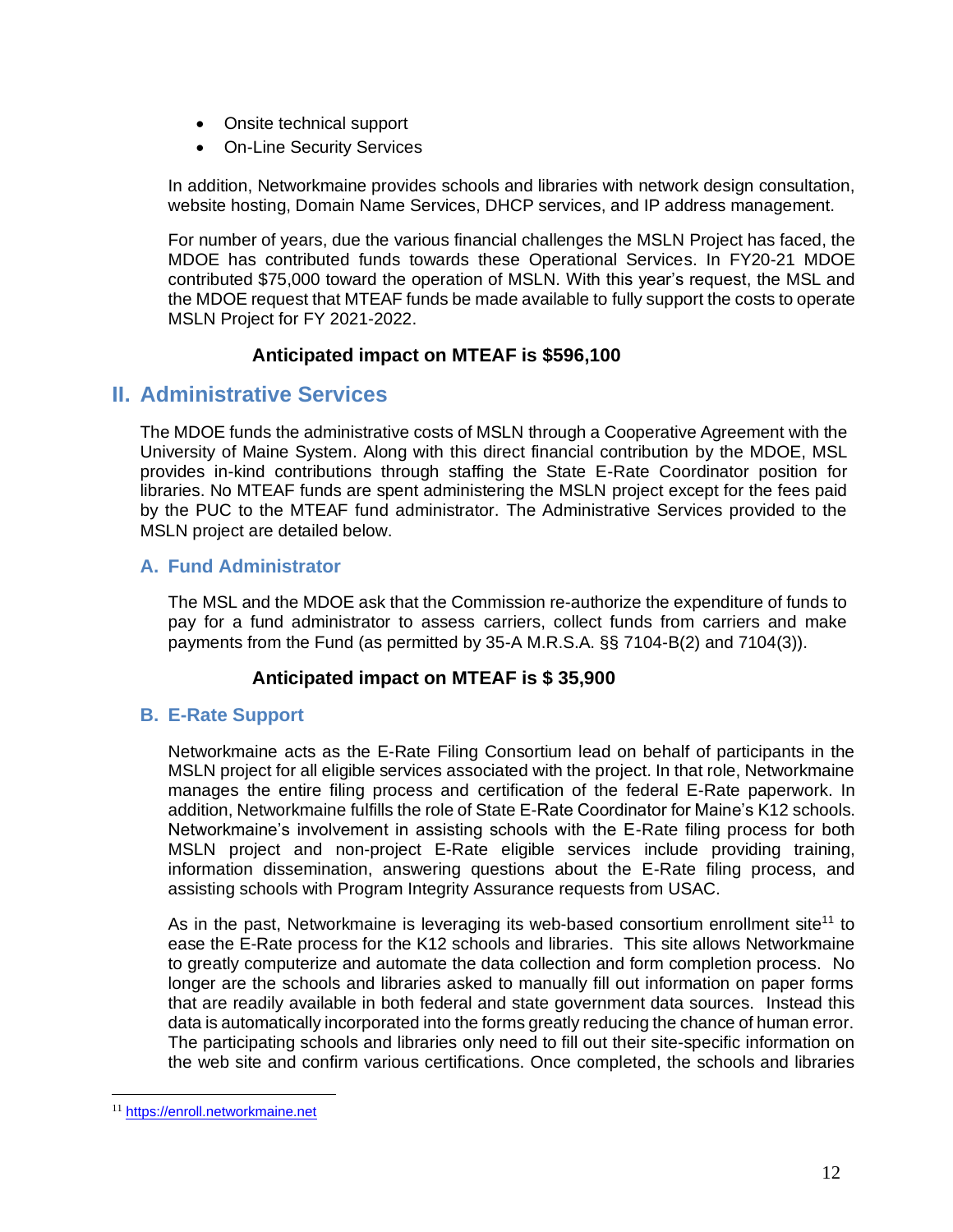download the various forms (Letters of Agencies, Form 479s, etc.) from the web site which are already filled out with all the appropriate and provided information ready for them to sign and return to Networkmaine.

The consortium enrollment site has been well received over the years. Networkmaine makes improvements each year to incorporate feedback received in the previous year. Modifications are also made to reflect regulatory or process changes in the E-Rate Program for the coming funding year.

### **Anticipated impact on MTEAF is \$ 0**

#### <span id="page-12-0"></span>**C. Contract Management**

Networkmaine successfully negotiated contracts for transport services with five service providers for the next three years: Consolidated Communications, FirstLight, Lincolnville Communications, UniTel, and OTELCO and contracts for Internet Access Services with Cogent Communications, FirstLight and Hurricane Electric. The entire procurement process from writing the RFPs to final contract negotiations is managed by the University of Maine System's Strategic Procurement Office. As the University of Maine System is the customer of record on these contracts, its Strategic Procurement Office will continue to ensure that the contracts are adhered to and will maintain all required documentation related to the contracts for ten years after their service term as required by the E-Rate program rules.

#### **Anticipated impact on MTEAF is \$ 0**

#### <span id="page-12-1"></span>**D. Invoicing**

Networkmaine handles all invoicing activities related to MSLN. These activities include receiving the invoices from the contracted service providers, verifying their accuracy, submitting the invoices for reimbursement from both the MTEAF and the E-Rate Program, reconciling payments, and maintaining records for the time frame required by the E-Rate Program rules. Networkmaine leverages UMS' Accounts Payable department and their electronic document management and imaging system for many of these activities.

#### **Anticipated impact on MTEAF is \$ 0**

#### <span id="page-12-2"></span>**E. Budgeting and Financial Management**

The MSLN project budget is regularly reviewed and managed by the Executive Director of Networkmaine and the Networkmaine Council consisting of members from MDOE, MSL, OIT, UMS and appointed public school and library representatives. The University of Maine System's Director of Sponsored Programs and Administration monitors and accounts for the project budget.

#### **Anticipated impact on MTEAF is \$ 0**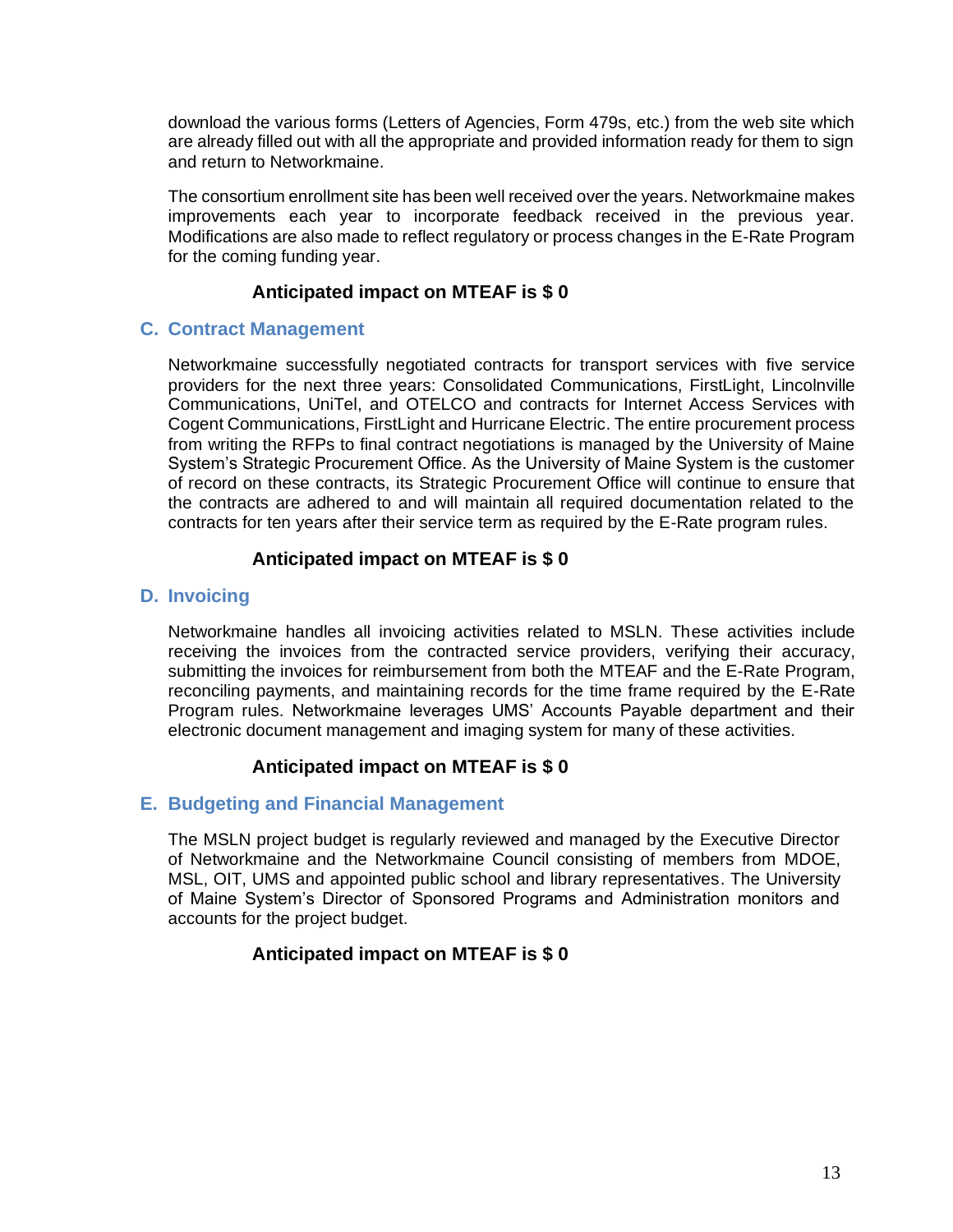# **Appendix A**

<span id="page-13-1"></span><span id="page-13-0"></span>

| <b>Services</b>                             | 2016-2017     | 2017-2018     | 2018-2019     | 2019-2020     | 2020-2021     | 2021-2022        |
|---------------------------------------------|---------------|---------------|---------------|---------------|---------------|------------------|
|                                             | Actual        | Actual        | Actual        | Actual        | Approved      | <b>Requested</b> |
| Transport Service <sup>12</sup>             | \$1,956,533   | \$2,029,231   | \$2,178,461   | \$2,212,547   | \$2,254,900   | \$1,508,000      |
| <b>Internet Service</b>                     | \$<br>0       | Φ             | 77,500<br>S   | 67,500<br>\$  | 67,500<br>S   | 62,700<br>\$     |
| <b>CIPA Compliant Content Filter</b>        | 100,658<br>\$ | 100,658<br>S  | 155,520<br>S  | 155,520<br>\$ | 156,000<br>S  | 156,000<br>\$    |
| <b>Electronic Content &amp; E-Discovery</b> | \$<br>682,600 | 500,000<br>S  | 682,600<br>\$ | \$<br>662,600 | 662,600<br>\$ | 662,600<br>S     |
| <b>Technical Services</b>                   | \$<br>309,927 | 339,658<br>S  | 252,716<br>S  | \$<br>154,821 | 205,000<br>S  | \$<br>560,000    |
| <b>MTEAF Fund Administrator</b>             | 25,100<br>\$  | 25,100<br>\$  | 25,100<br>\$  | 34,300<br>\$  | 34,900<br>S   | 35,900<br>S      |
| <b>Operational Services</b>                 | \$<br>425,094 | \$<br>144,678 | \$<br>346,867 | \$<br>412,183 | 519,100<br>S  | \$<br>596,100    |
| <b>Totals:</b>                              | \$3,499,912   | \$3,139,325   | \$3,718,764   | \$3,699,471   | \$3,900,000   | \$3,581,300      |
|                                             |               |               |               |               |               |                  |

# **Comparison of MTEAF Funding: Funding Years 2016 - 2021**

<sup>&</sup>lt;sup>12</sup> Total cost prior to expected E-Rate reimbursement: 2021-2022 - \$5,200,000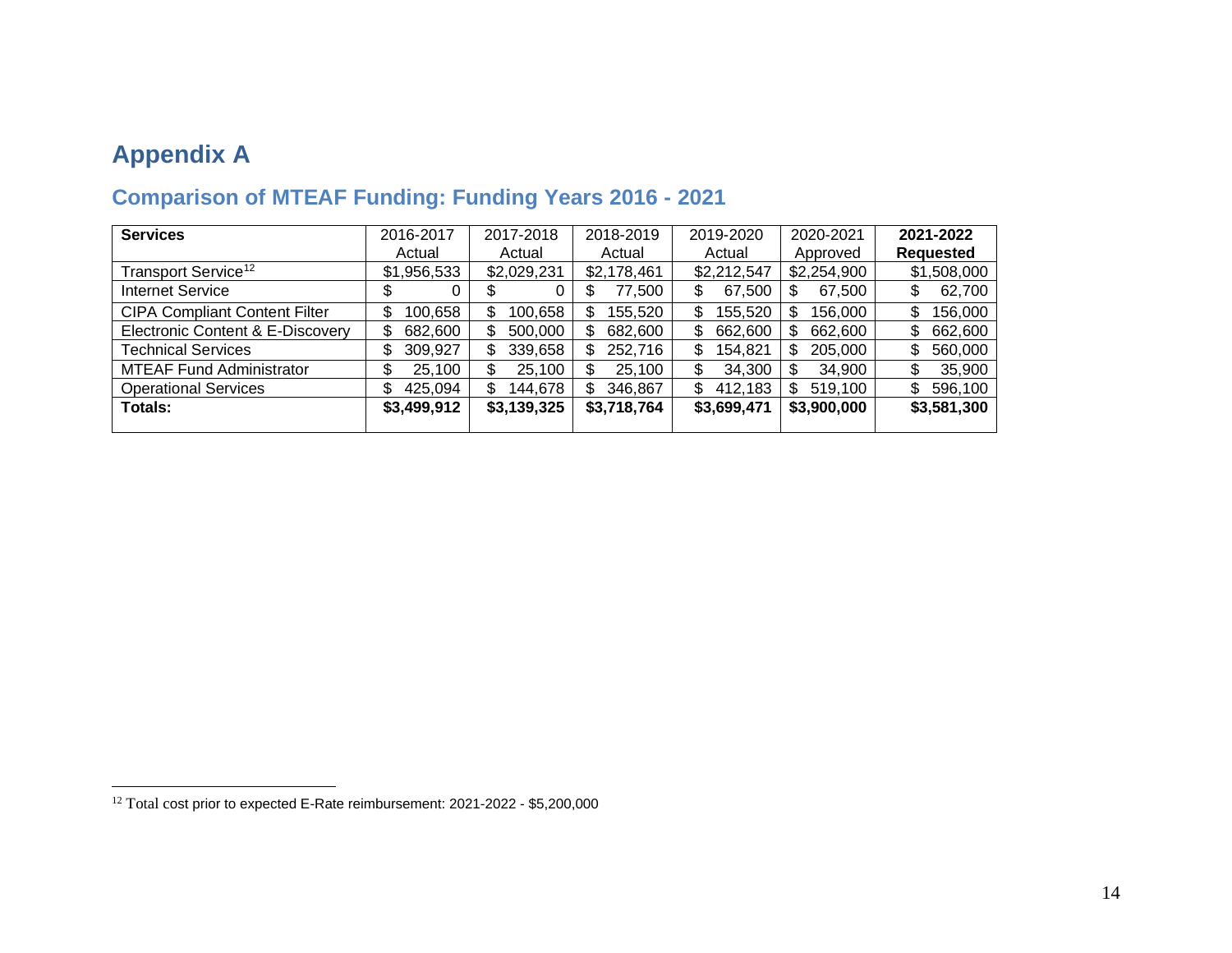# <span id="page-14-0"></span>**Appendix B**



# <span id="page-14-1"></span>**MSLN Project Budgets - Funding Years 2010 – 2021**